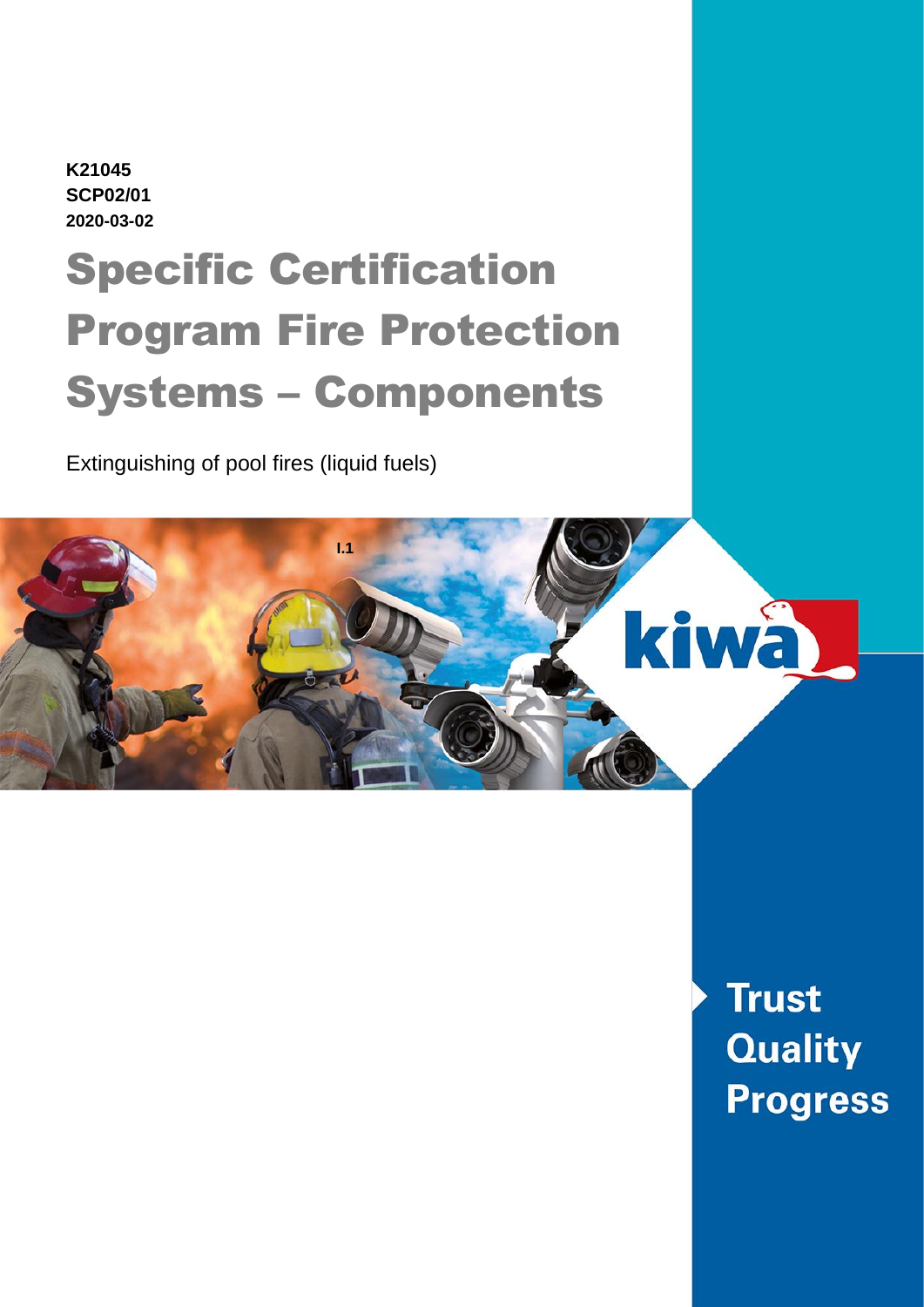#### **Preface**

This specific certification program has been accepted by the Kiwa Board of Experts Fire Safety, in which all relevant parties in the field of Fire Protection Systems are represented. The Board of Experts also supervises the certification activities and where necessary requires the evaluation guideline to be revised. All references to Board of Experts in this evaluation guideline pertain to the above mentioned Board of Experts.

This certification program will be used by Kiwa in conjunction with the Kiwa Regulations for Certification within the context of Certification Scheme K21045 "Fire Protection Systems".

**Kiwa Nederland B.V. Kiwa FSS** Dwarsweg 10 5301 KT Zaltbommel The Netherlands Tel. +31 88 998 51 00 Info.ncp@kiwa.nl [www.kiwafss.nl](http://www.kiwafss.nl/)

© 2020 Kiwa N.V.

All rights reserved. No part of this report may be reproduced, stored in a database or retrieval system, or published, in any form or in any way, electronically, mechanically, by print, photoprint, microfilm or any other means without prior written permission from the publisher.

The use of this evaluation guideline by third parties, for any purpose whatsoever, is only allowed after a written agreement is made with Kiwa to this end.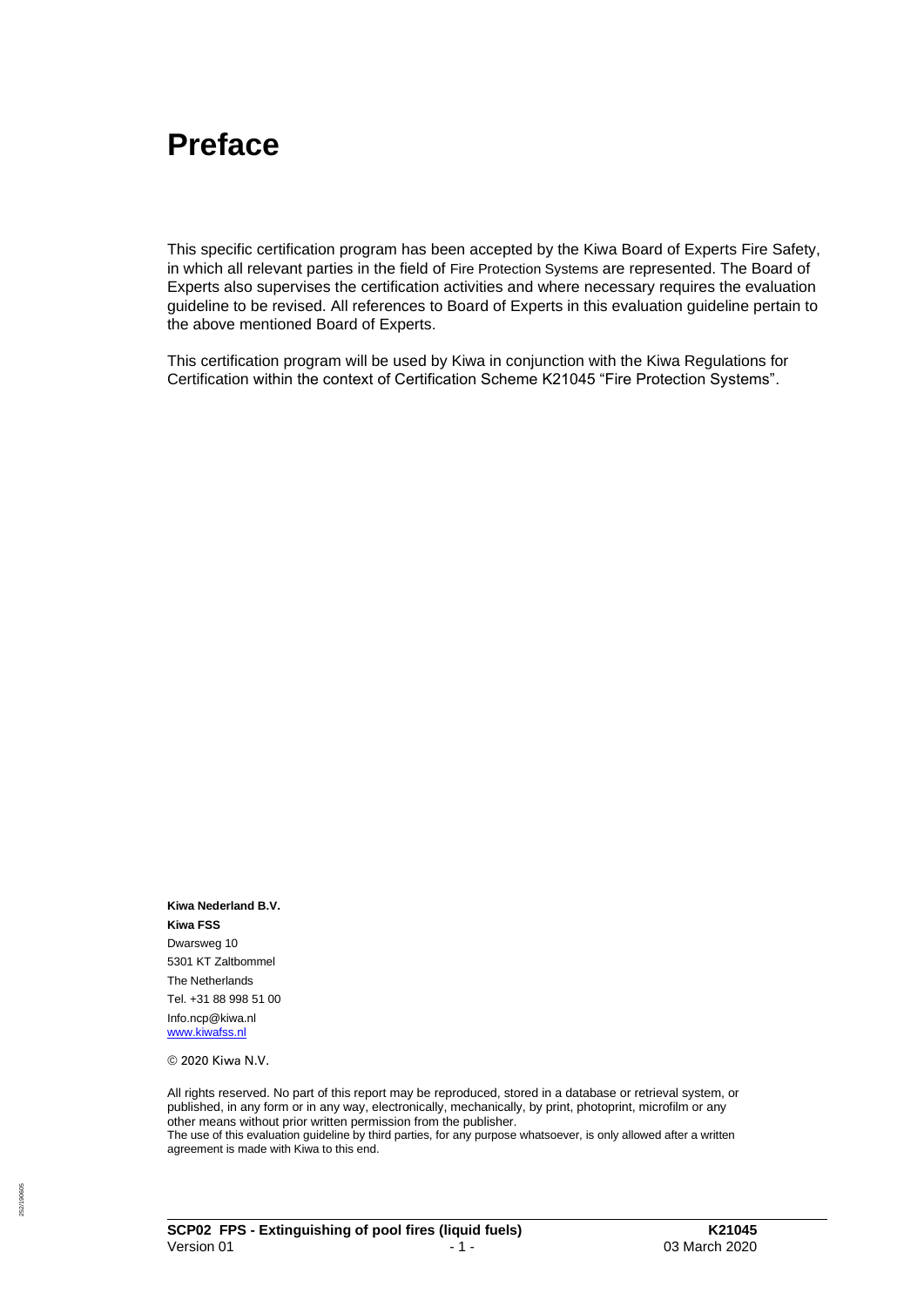### **Contents**

|              | <b>Preface</b>                                                       | 1                 |
|--------------|----------------------------------------------------------------------|-------------------|
|              | <b>Contents</b>                                                      | $\mathbf{2}$      |
| 1            | <b>Introduction</b>                                                  | 3                 |
| 1.1          | General                                                              | 3                 |
| 1.2          | Field of application / scope                                         | 3                 |
| 1.3          | Acceptance of test reports provided by the supplier                  | 3                 |
| 1.4          | Quality declaration                                                  | 3                 |
| $\mathbf{2}$ | <b>Terms and definitions</b>                                         | 4                 |
| 3            | Procedure for granting a product certificate                         | 5                 |
| 4            | Setup of this specific certification program                         | 6                 |
| 4.1          | General                                                              | 6                 |
| 5            | Testing the performance of the system                                | $\overline{7}$    |
| 5.1          | Test protocol abstract                                               | $\overline{7}$    |
| 6            | <b>Factory Production Control Fire Protection Components by Kiwa</b> | 10                |
| 7            | <b>Inspection of Fire Protection Systems by Kiwa</b>                 | 11                |
| 8            | <b>Marking</b>                                                       | $12 \overline{ }$ |
| 8.1          | General                                                              | 12                |
| 8.2          | Certification mark                                                   | 12                |
| 9            | Requirements in respect of the quality system                        | 13                |
| 10           | <b>Summary of tests and inspections</b>                              | 14                |
| 11           | Agreements on the implementation of certification                    | 15                |
| 12           | <b>Titles of standards</b>                                           | 16                |
| 12.1         | Public law rules                                                     | 16                |
| 12.2         | Standards / normative documents                                      | 16                |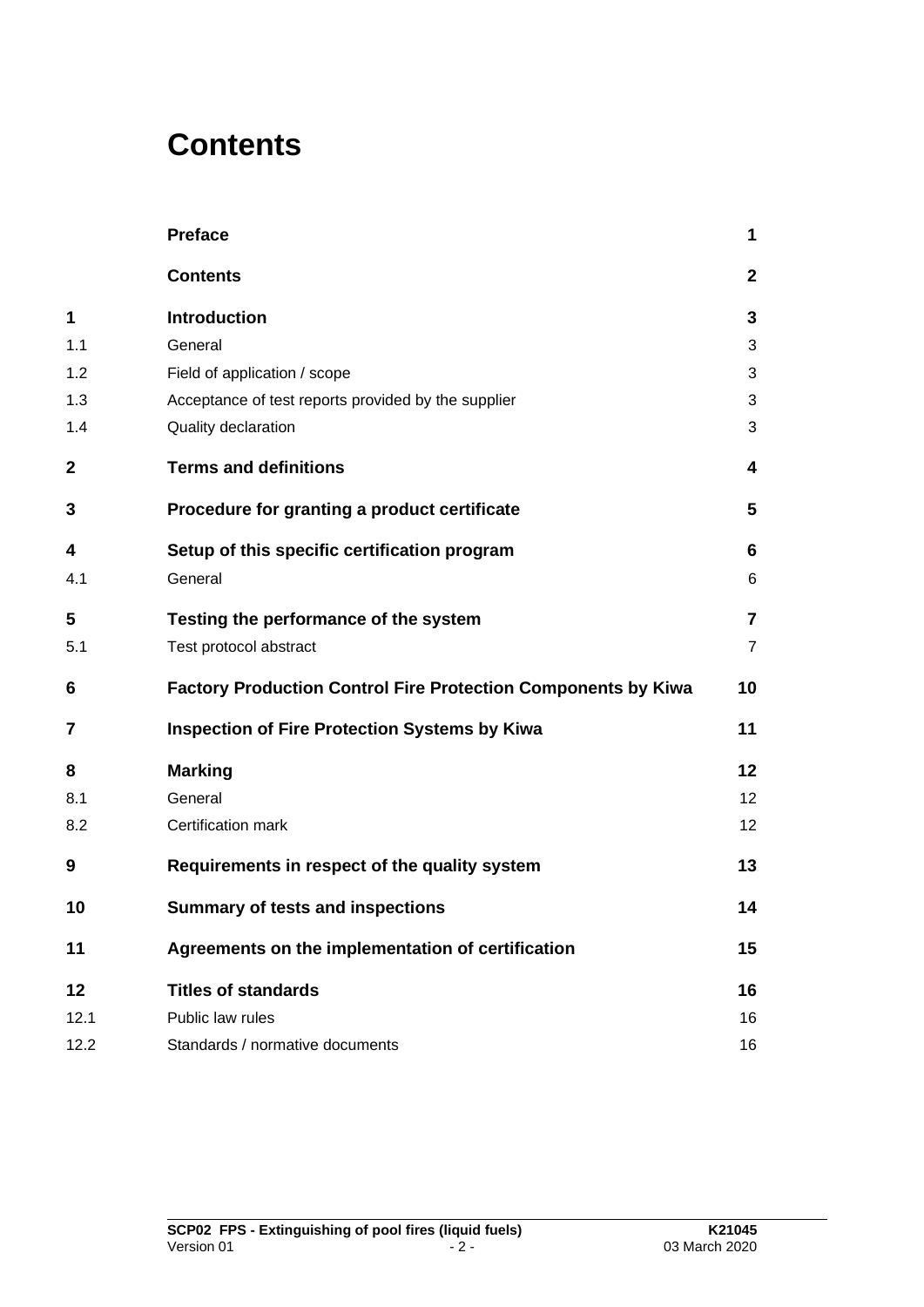### **1 Introduction**

#### **1.1 General**

This specific certification program includes all relevant requirements which are employed by Kiwa when dealing with applications.

This specific certification program is a first version and shall be used in context with product certification scheme K21045 "Fire Protection Systems".

In warehousing are flammable fluids present. In the case that these flammable fluids are escaping out of there containment during an incident can create a powerful pool fire. Kiwa has drafted this initial type testing protocol to prove the effectives of fire protection systems in the scenario of a pool fire.

#### **1.2 Field of application / scope**

The performance requirement for large liquid fires of the fire extinguishing component is determined following The fire extinguishing system shall meet the assessments for Class B according to EN2.

Based on the results of this test protocol in this specific certification program is additional listing possible.

#### **1.3 Acceptance of test reports provided by the supplier**  See TIC scheme K21045.

#### **1.4 Quality declaration**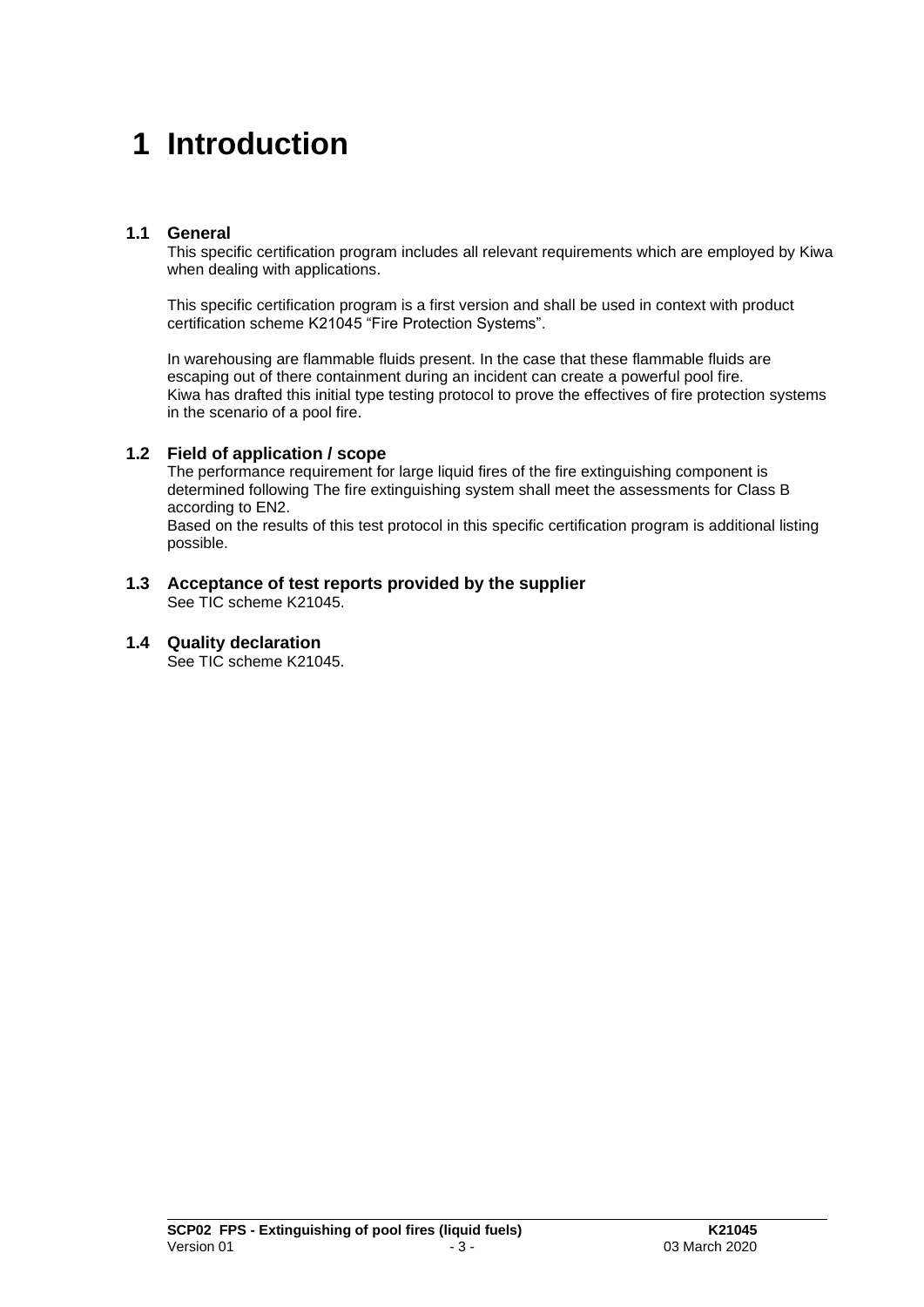# **2 Terms and definitions**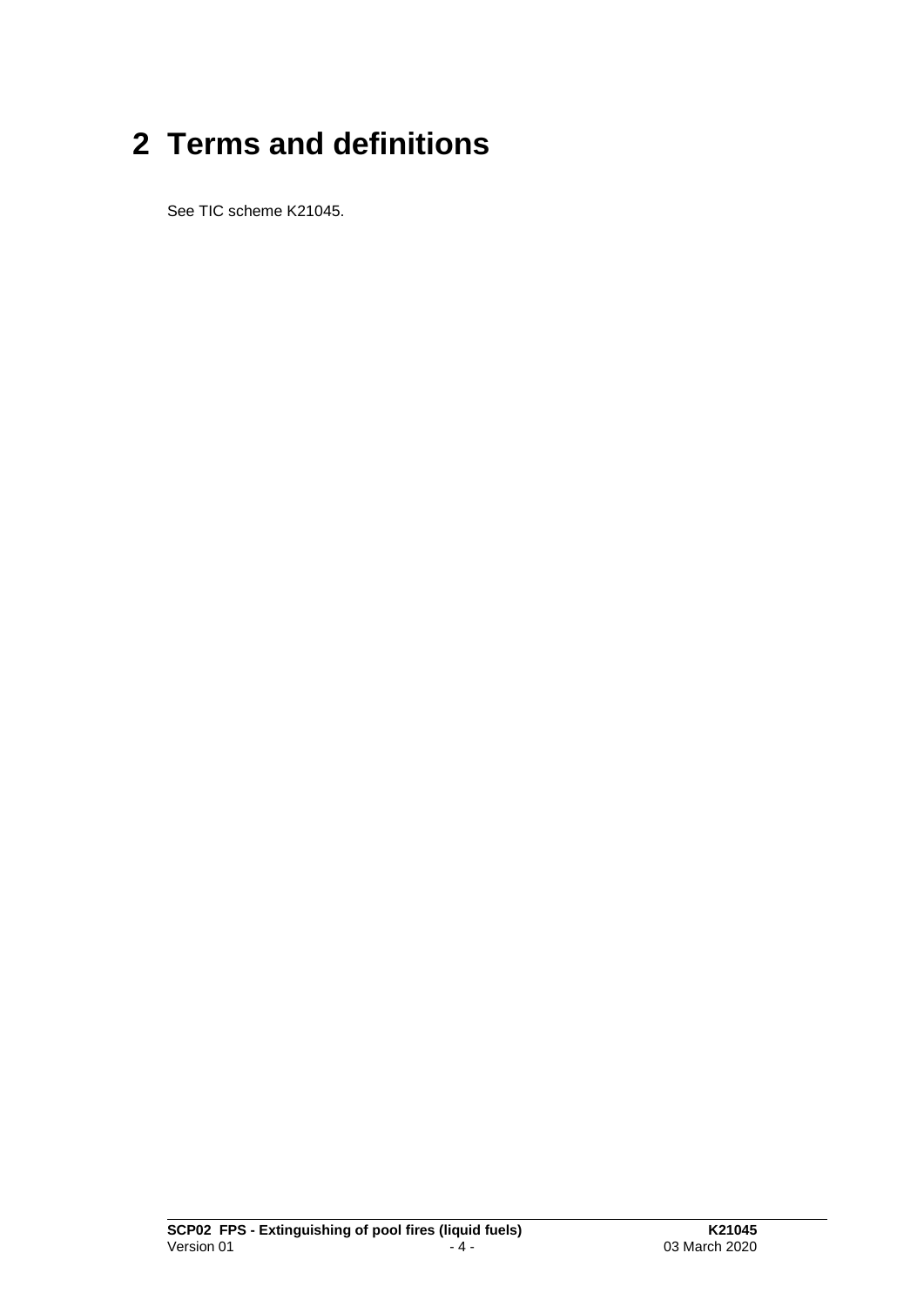## **3 Procedure for granting a product certificate**

See TIC scheme K21045.

.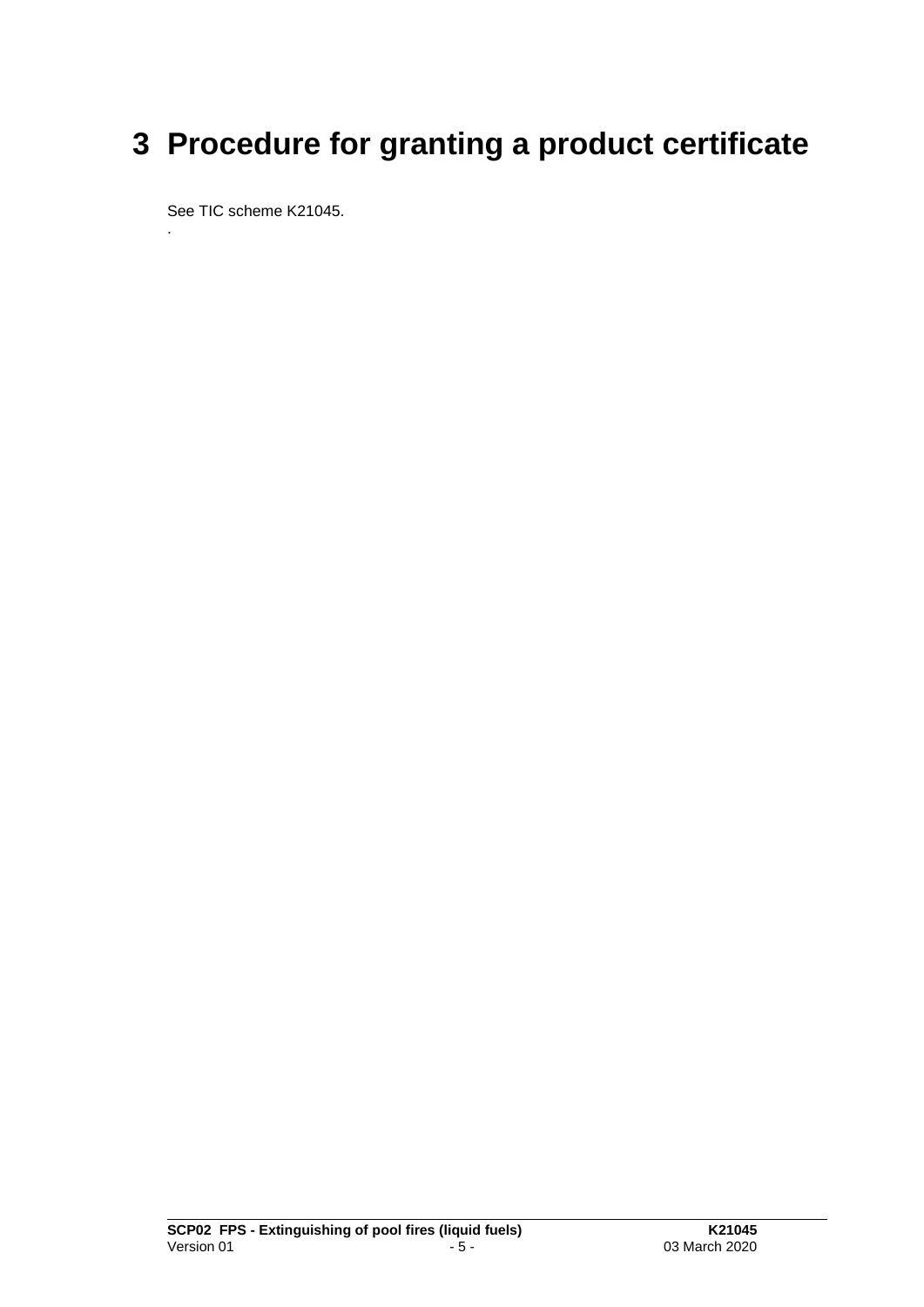### **4 Setup of this specific certification program**

#### **4.1 General**

This chapter contains the setup for the specification certification program. For the performance of its certification work, Kiwa is bound to the requirements as included in EN-ISO/IEC 17065 "Conformity assessment - Requirements for bodies certifying products, processes and services" and certification scheme K21045. This program describes a test plan large pool fires.

It describes the test requirements and/or laboratories to be used for the testing, identifies the tests to be performed and provides in minimal schedules for test activities.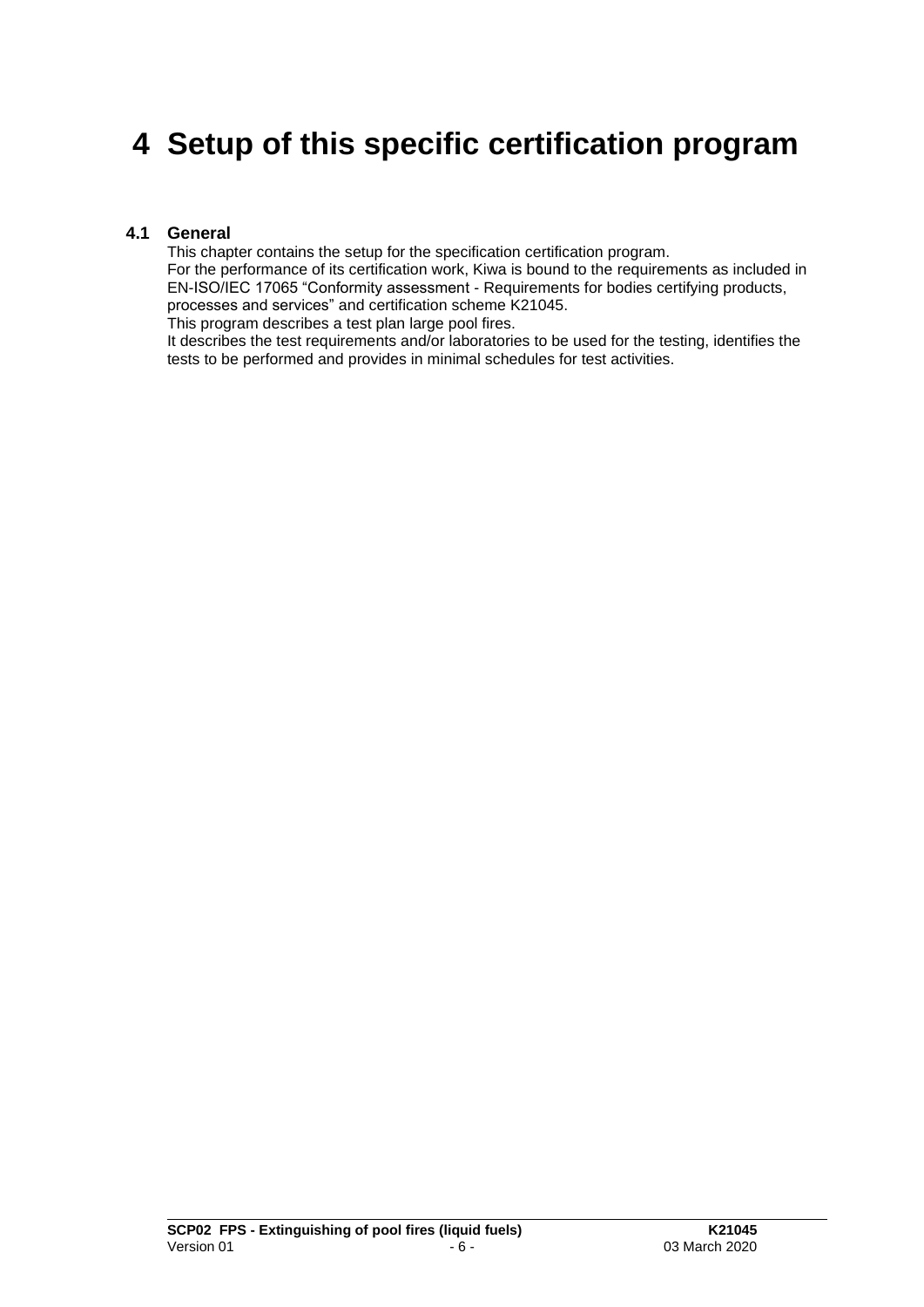### **5 Testing the performance of the system**

#### **5.1 Test protocol abstract**

The test objective is a liquid fire in a test room of 1250 m3. The room shall have the following minimum dimensions: length 8 m, width 8 m, height 12 m. These dimensions shall be scaled up to 1250 m3. Central in the room is a steel fire pan positioned of 1.8 x 1 m and a height of 10 cm. The fire pan shall contain a layer of 45 l heptane on 5 cm of water with a burning time of at least 5 minutes and a power of approx. 6 MW.

The pan shall be placed on the floor.

The fire extinguishing components shall be suspended in accordance with the supplier's specifications and distributed as specified by the supplier. The fire cell shall be placed at the edge of the radius of the design extinguishing area.

The heptane shall be ignited for each test and have a free burning time of 30 seconds. After the end of the activation of the fire extinguishing agent the room shall remain closed for at least 10 minutes.

During this period the cell shall be monitored for signs of active fire and signs of spontaneous activation, based on the temperature measurements in the vicinity of the fire cell.

After this period the cell shall be inspected visually for signs of active fire and signs of active activation outside the test room without the presence of the fire extinguishing agent. Any signs of fire shall be described in the report. The temperature after extinguishing shall be decisive. Visible fire is considered as a sign of spontaneous activation, but solely smoke is not.

The result of the assessment and tests shall be declared in the attachment of the product certificate.

Note: it is possible to test other fuels. Fuel quantity shall be altered to achieve a power of approx. 6 MW.

#### **5.2 Test protocol detail**

The test is carried out in a sufficient air-tight room. Doors and windows shall be closed. However, a limited "open" area, for example small gaps/notches between wall and ceiling may be present. Any forced ventilation system or apparatus/system that will affect the density in the room, shall be shut down. The test shall be based on the exact arithmetical calculation of the number of grams per volume unit as this governs the value stated in the supplier specifications. There shall be no physical obstructions in the room.

The design formula shall allow for a quantity of remaining extinguishing agent in the extinguishing generator.

When testing Class B fires the operation of the extinguishing generator in relation to its dispersal shall be tested more extensively.

The test of the fire extinguishing effect shall be made under the following conditions.

| With regard to                                                    | Requirement/<br><b>Function</b>             | Unit           | <b>Tolerance</b> |
|-------------------------------------------------------------------|---------------------------------------------|----------------|------------------|
| Fire class<br>Assessment method to EN2 and<br>applicable standard | According Fire Class B                      | N/A            | N/A              |
| Thermal energy/power                                              | See fire extinguishing test<br>or objective | N/A            | N/A              |
| Burning time due to catalyst                                      | See fire extinguishing test<br>or objective | <b>Minutes</b> | ± 15 sec         |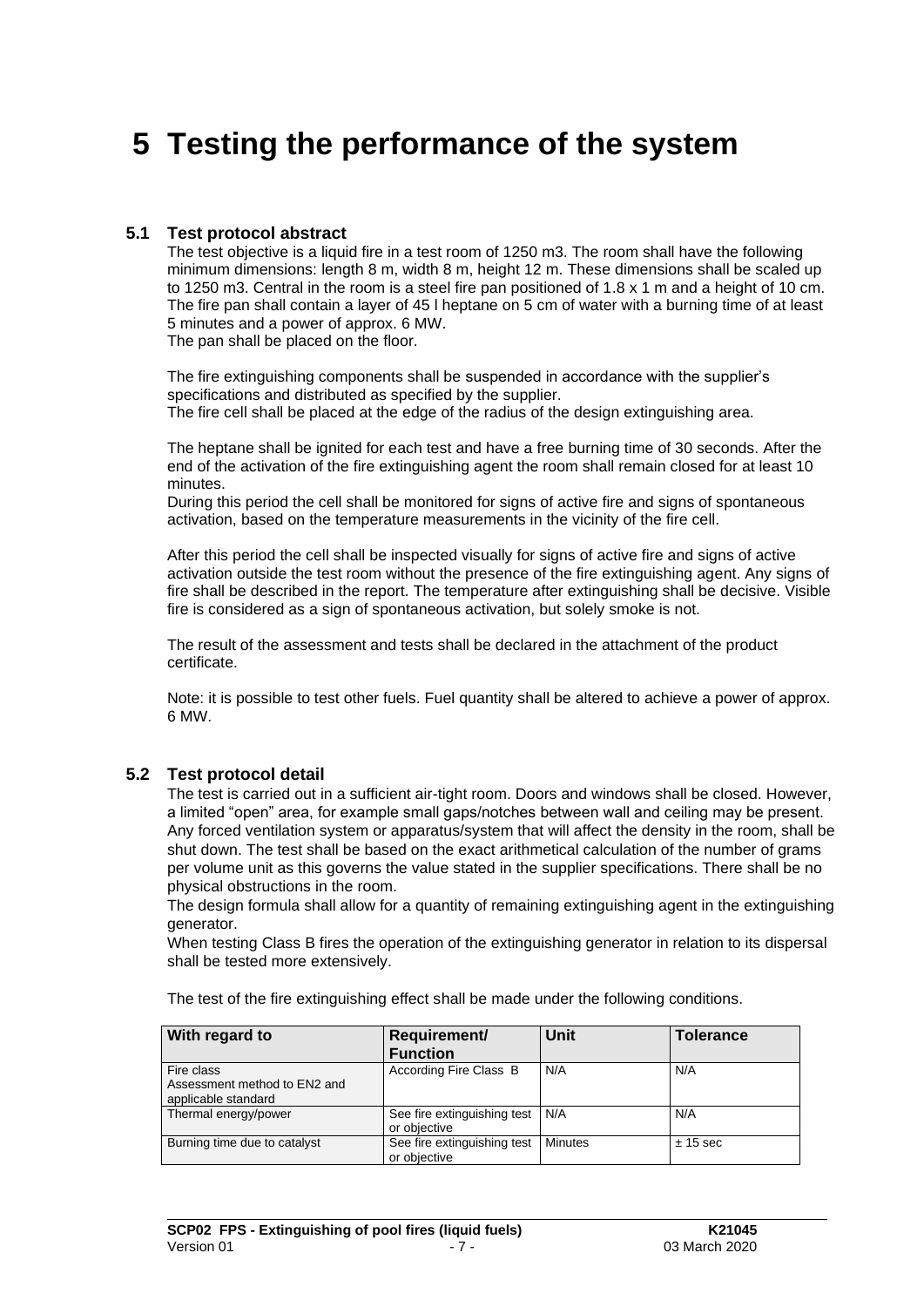| With regard to                                                                                                                                         | Requirement/<br><b>Function</b>                                                                                                                                                    | <b>Unit</b>                  | <b>Tolerance</b>             |  |  |  |  |
|--------------------------------------------------------------------------------------------------------------------------------------------------------|------------------------------------------------------------------------------------------------------------------------------------------------------------------------------------|------------------------------|------------------------------|--|--|--|--|
| Catalyst                                                                                                                                               | Heptane                                                                                                                                                                            | N/A                          | N/A                          |  |  |  |  |
| Relative humidity in the room, before<br>the fire, measured with a hygrometer                                                                          | 60                                                                                                                                                                                 | $\frac{0}{0}$                | ± 20%                        |  |  |  |  |
| Ambient temperature before                                                                                                                             | According test protocol                                                                                                                                                            | °C                           | According test<br>protocol   |  |  |  |  |
| Temperature in the test room                                                                                                                           | 20 or ambient<br>Note: According test<br>procedure. Otherwise<br>determined using at least<br>2 thermocouples on the<br>ceiling with ∆T 10 sec<br>recording using a data<br>logger | °C                           | 5, N/A for ambient           |  |  |  |  |
| Thermocouples                                                                                                                                          | The use of K type<br>thermocouples (Ni-CrNi),<br>diameter 1 mm, is<br>recommended.                                                                                                 | N/A                          | N/A                          |  |  |  |  |
| Dimensions of the test room                                                                                                                            | According test protocol                                                                                                                                                            | $m$ and $m3$                 | $-0/+XX$                     |  |  |  |  |
| Ventilation during the pre-burning<br>time and free burning time, using<br>constant measurement                                                        | Adequate ventilation                                                                                                                                                               | N/A                          | N/A                          |  |  |  |  |
| "Open" area or leakage area and<br>position during extinguishing                                                                                       | 0.1% max, of the volume<br>of the room, distributed<br>evenly across the room *                                                                                                    | $%$ in m <sup>2</sup>        | $-0.1/+0$                    |  |  |  |  |
| Air flow through the room                                                                                                                              | Non-forced (Natural), <1                                                                                                                                                           | m/s                          | $-1/10$                      |  |  |  |  |
| Oxygen level in the room                                                                                                                               | According test protocol                                                                                                                                                            | $\frac{9}{6}$ O <sub>2</sub> | According test<br>protocol   |  |  |  |  |
| Closing of the test room after igniting<br>the fire                                                                                                    | According test protocol                                                                                                                                                            | s                            | N/A                          |  |  |  |  |
| Required amount of fire extinguishing<br>agent                                                                                                         | Supplier's design formula                                                                                                                                                          | gram/ $m3$                   | Supplier's design<br>formula |  |  |  |  |
| Extinguishing time                                                                                                                                     | According test procedure<br>and generator type                                                                                                                                     | s                            | According test<br>protocol   |  |  |  |  |
| Monitoring time                                                                                                                                        | According test procedure                                                                                                                                                           | s                            | According test<br>protocol   |  |  |  |  |
| Agent discharge                                                                                                                                        | According test protocol                                                                                                                                                            | $\mathbf s$                  | According test<br>protocol   |  |  |  |  |
| Weight of agent to determine<br>percentage of agent discharged                                                                                         | Before and after<br>extinguishing, any<br>generator type                                                                                                                           | gram                         | ± 5                          |  |  |  |  |
| Activation                                                                                                                                             | Supplier's system                                                                                                                                                                  | N/A                          | N/A                          |  |  |  |  |
| Electrical activator                                                                                                                                   | Measurement of resistant<br>according generator type.                                                                                                                              | Ω                            | ±1                           |  |  |  |  |
| <b>Instrumentation</b>                                                                                                                                 |                                                                                                                                                                                    |                              |                              |  |  |  |  |
| Weighing scale                                                                                                                                         | Measurement<br>(Incremental) from<br>approx. 0 till approx. 75                                                                                                                     | Kg                           | ± 0.005                      |  |  |  |  |
| Oxygen meter                                                                                                                                           | Measurement from<br>approx. 0 till approx. 25                                                                                                                                      | % O <sub>2</sub>             | ± 0.1                        |  |  |  |  |
| Multi meter                                                                                                                                            | Measurement of<br>resistance from approx. 0<br>till approx. 30                                                                                                                     | Ω                            | ± 0.1                        |  |  |  |  |
| * "Open" area or leakage area during extinguishing = 0.1% (e.g.: 1000 m <sup>3</sup> = 1 m <sup>2</sup> and 100 m <sup>3</sup> = 0.1 m <sup>2</sup> ). |                                                                                                                                                                                    |                              |                              |  |  |  |  |

"Open" areas are generally allowed as, for example, small gaps/notches between wall and ceiling but not as, for example, open ventilation piping or a hole/opening in a wall or ceiling.

• Open ventilation piping or a hole/opening in a wall or ceiling are to be considered as a an defect regarding the architectural and/or technical design of the room.

Small gaps/notches between wall and ceiling are to be considered as a an defect regarding the architectural finishing of the room.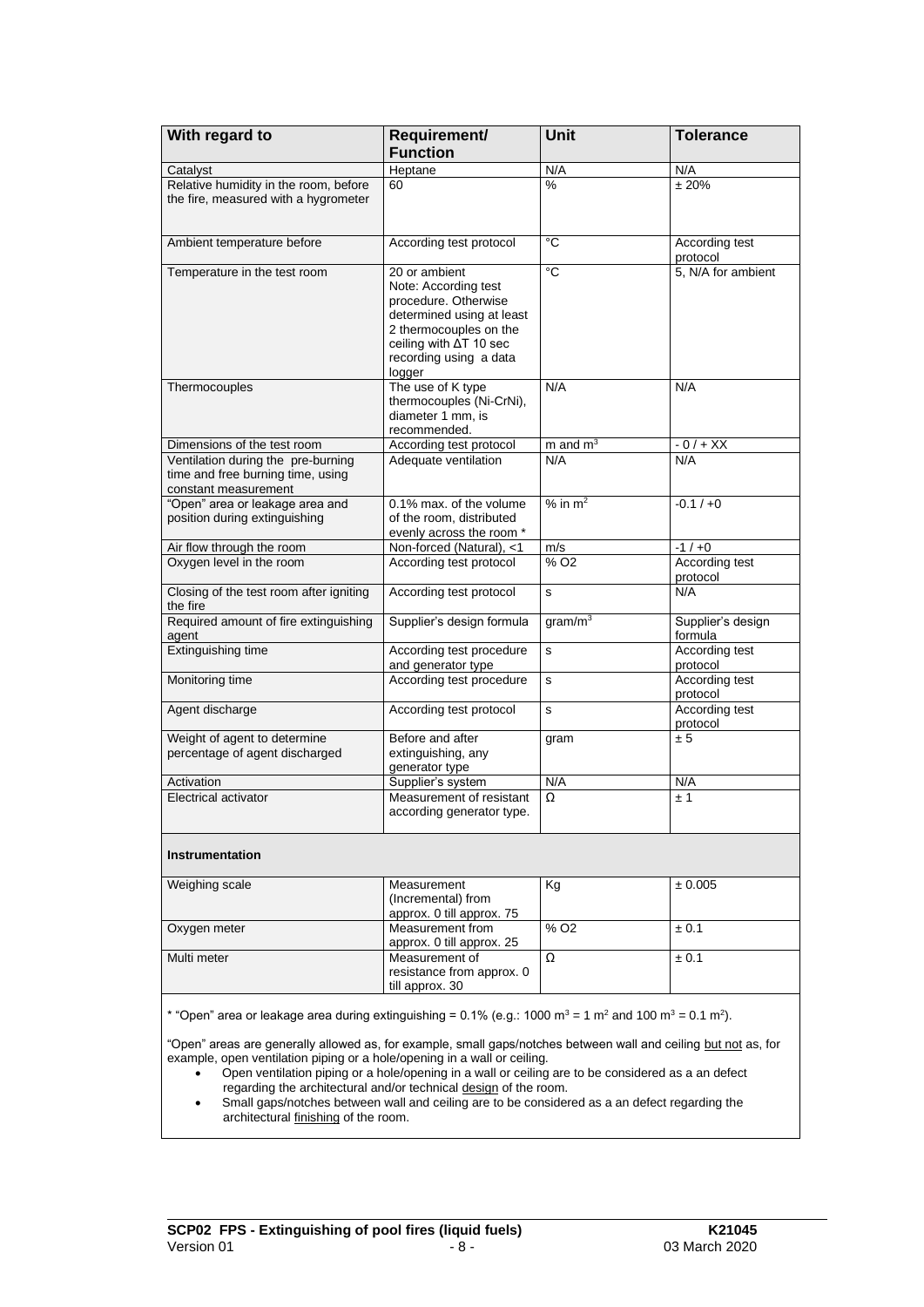#### **5.3 Mandatory registrations during the test**

Mandatory registrations during the test in seconds are:

- Time of activation of the heptane.
- Pre burning time (catalyst)
- Free burning time
- Time of initial activation of the fire extinguishing generator.
- End of the discharge of the generator.
- Time at which the flames are extinguished (if possible)
- Soak time

There shall be adequate ventilation during the pre-burning and free burning time and the oxygen concentration in the test room shall be maintained. If this cannot be guaranteed then during the activation the oxygen percentage at the level of the source of fuel shall not deviate more than 0.5 vol% from the normal percentage under ambient conditions and the oxygen percentage shall be measured with a calibrated oxygen gauge using a sensor at the same level as the source of fuel.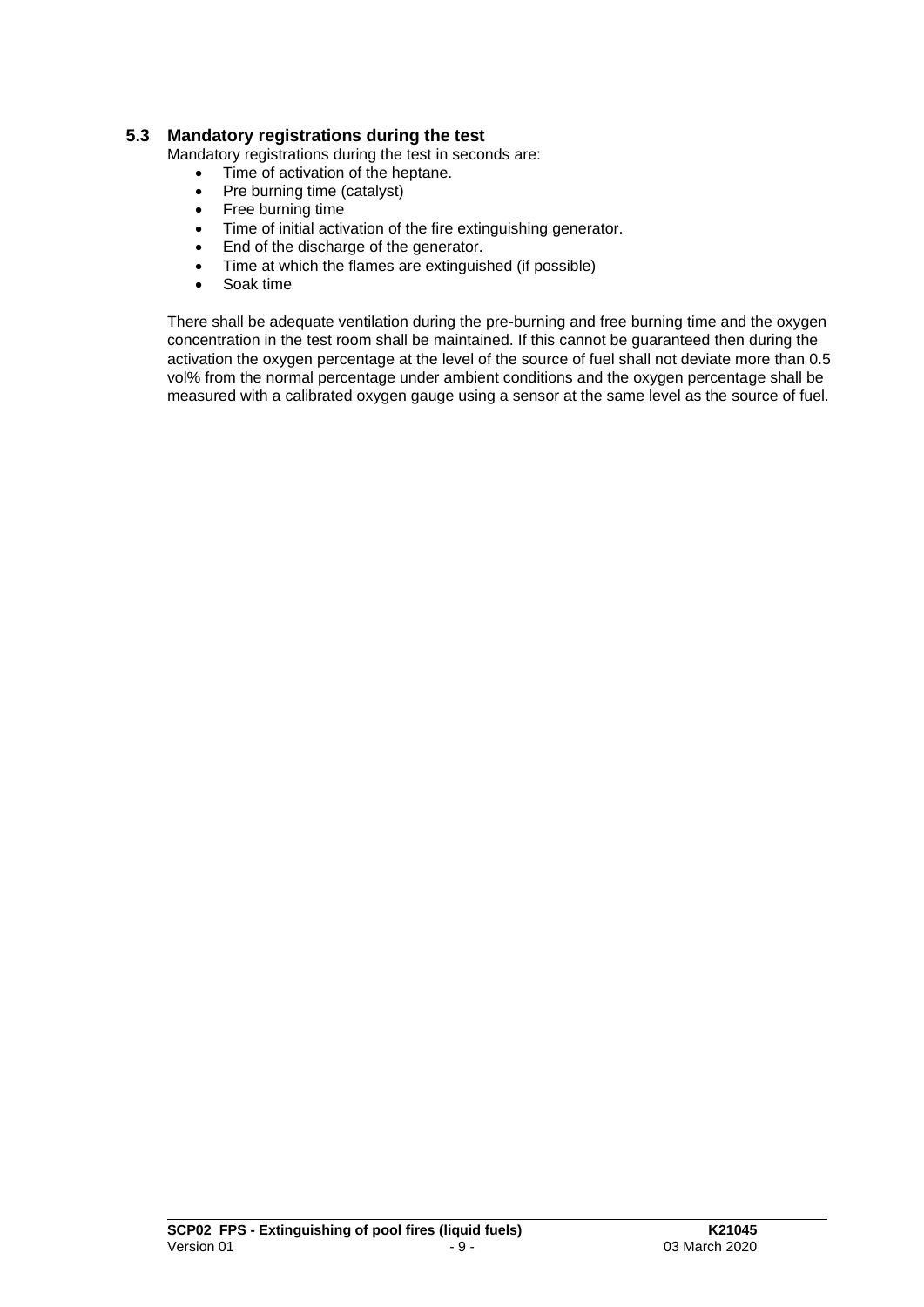### **6 Factory Production Control Fire Protection Components by Kiwa**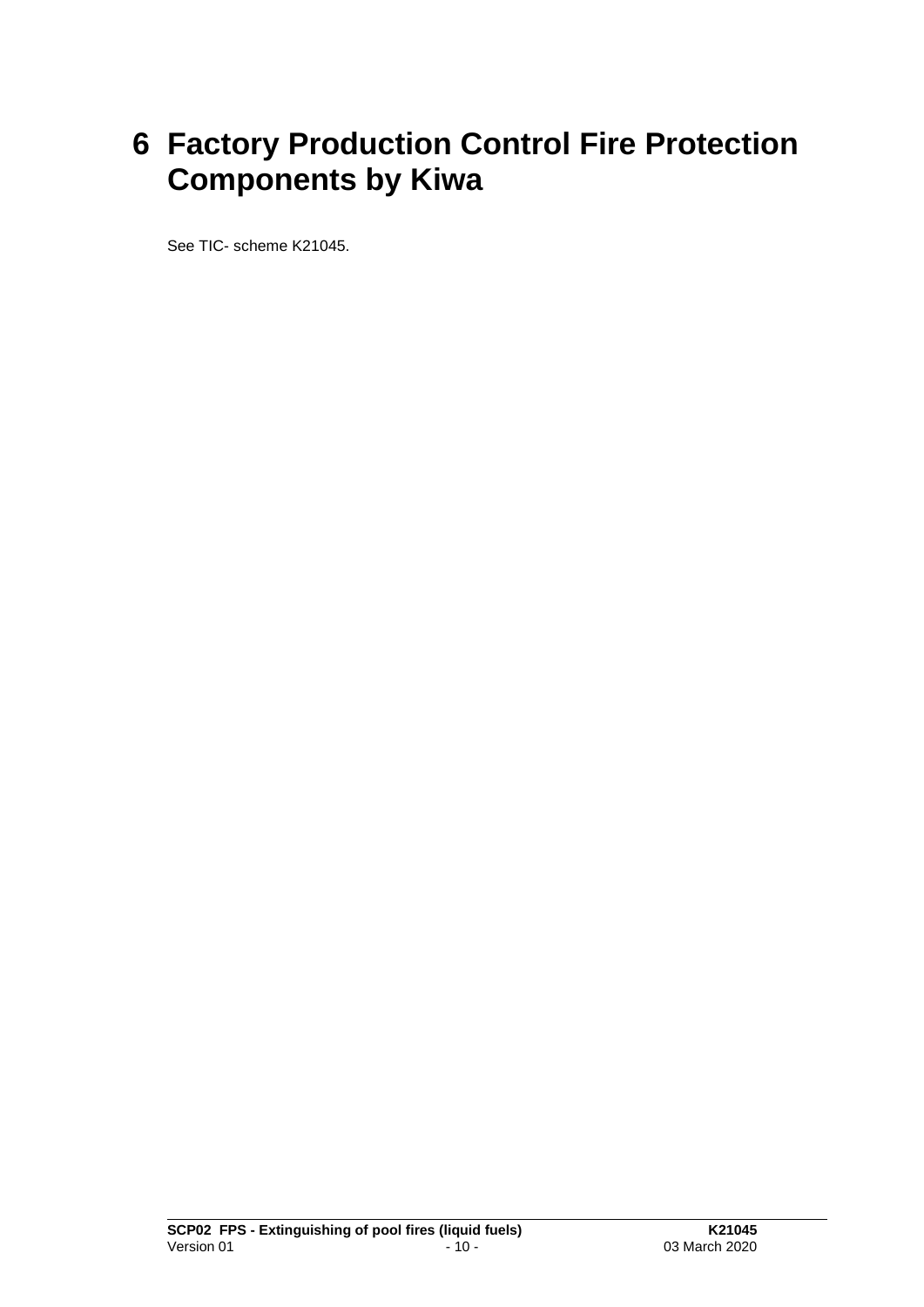### **7 Inspection of Fire Protection Systems by Kiwa**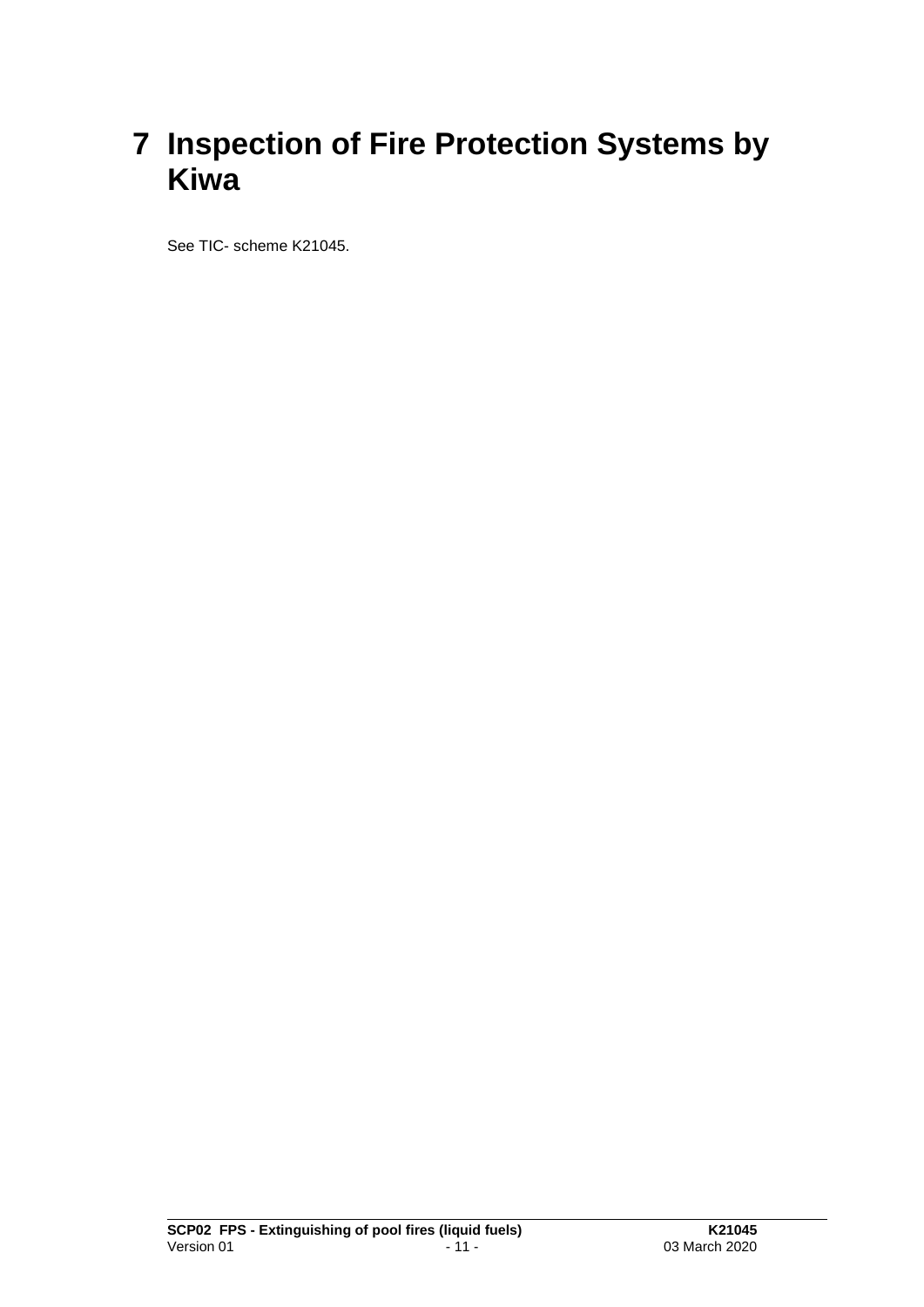### **8 Marking**

- **8.1 General** See TIC scheme K21045.
- **8.2 Certification mark** See TIC scheme K21045.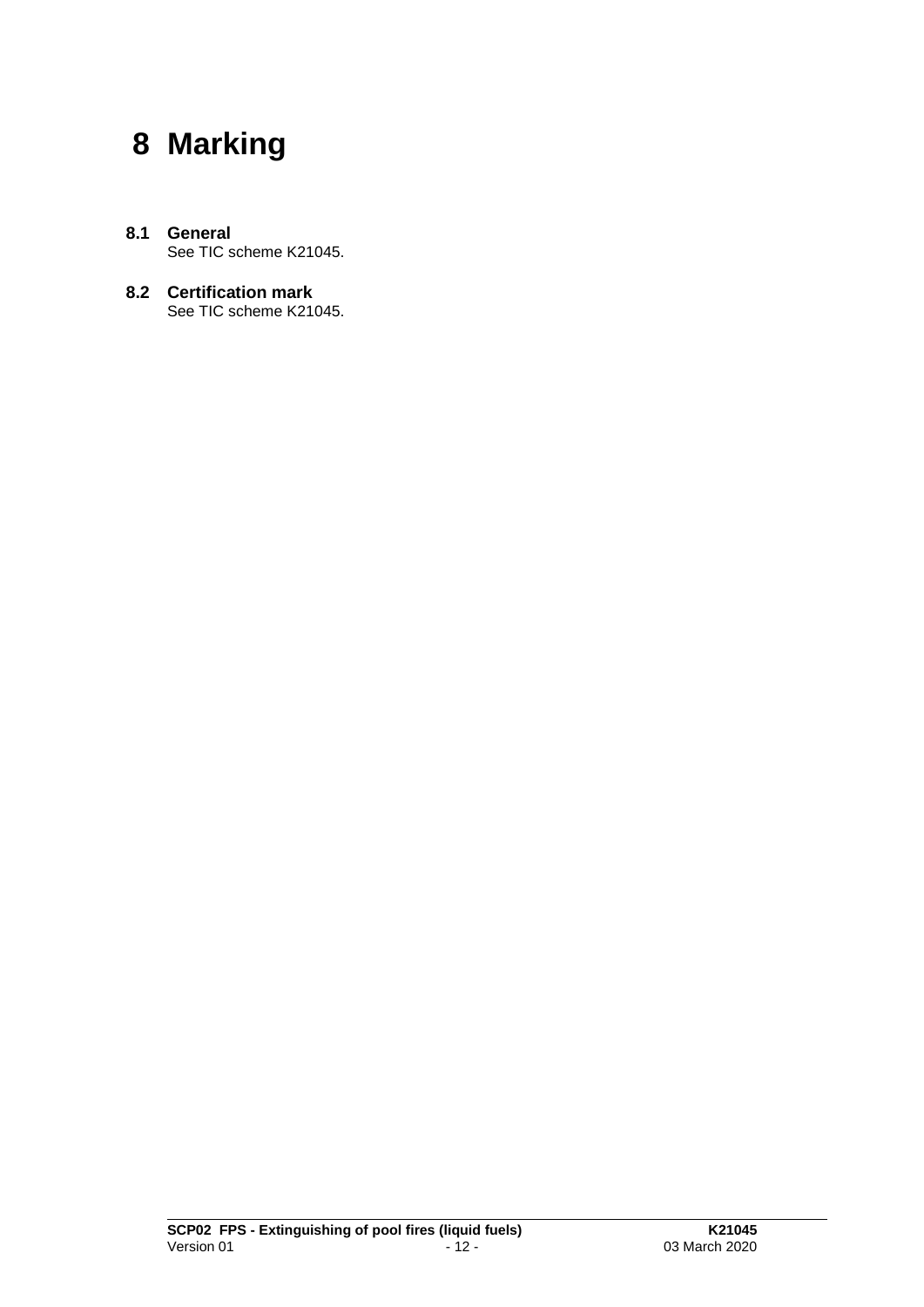### **9 Requirements in respect of the quality system**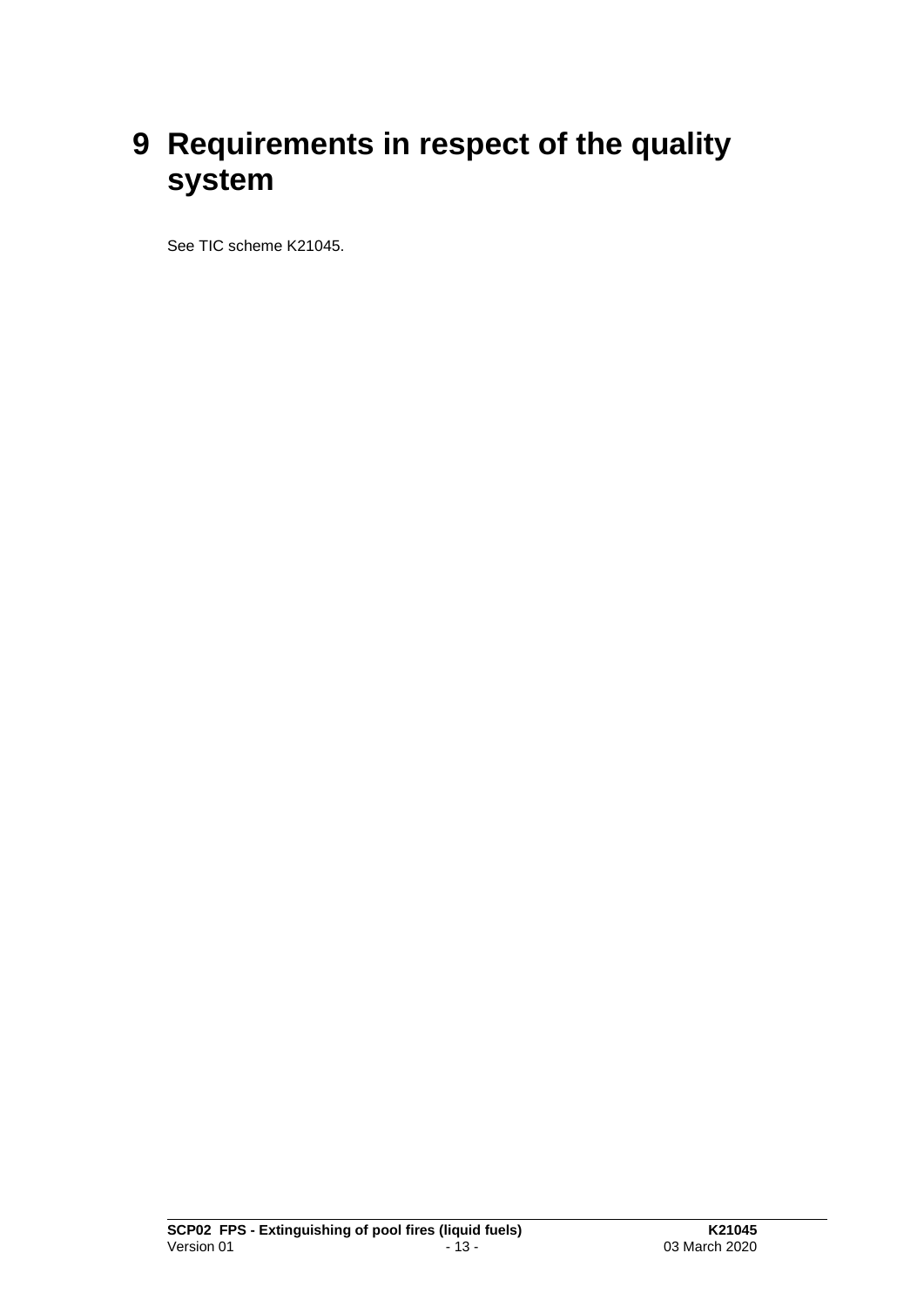# **10 Summary of tests and inspections**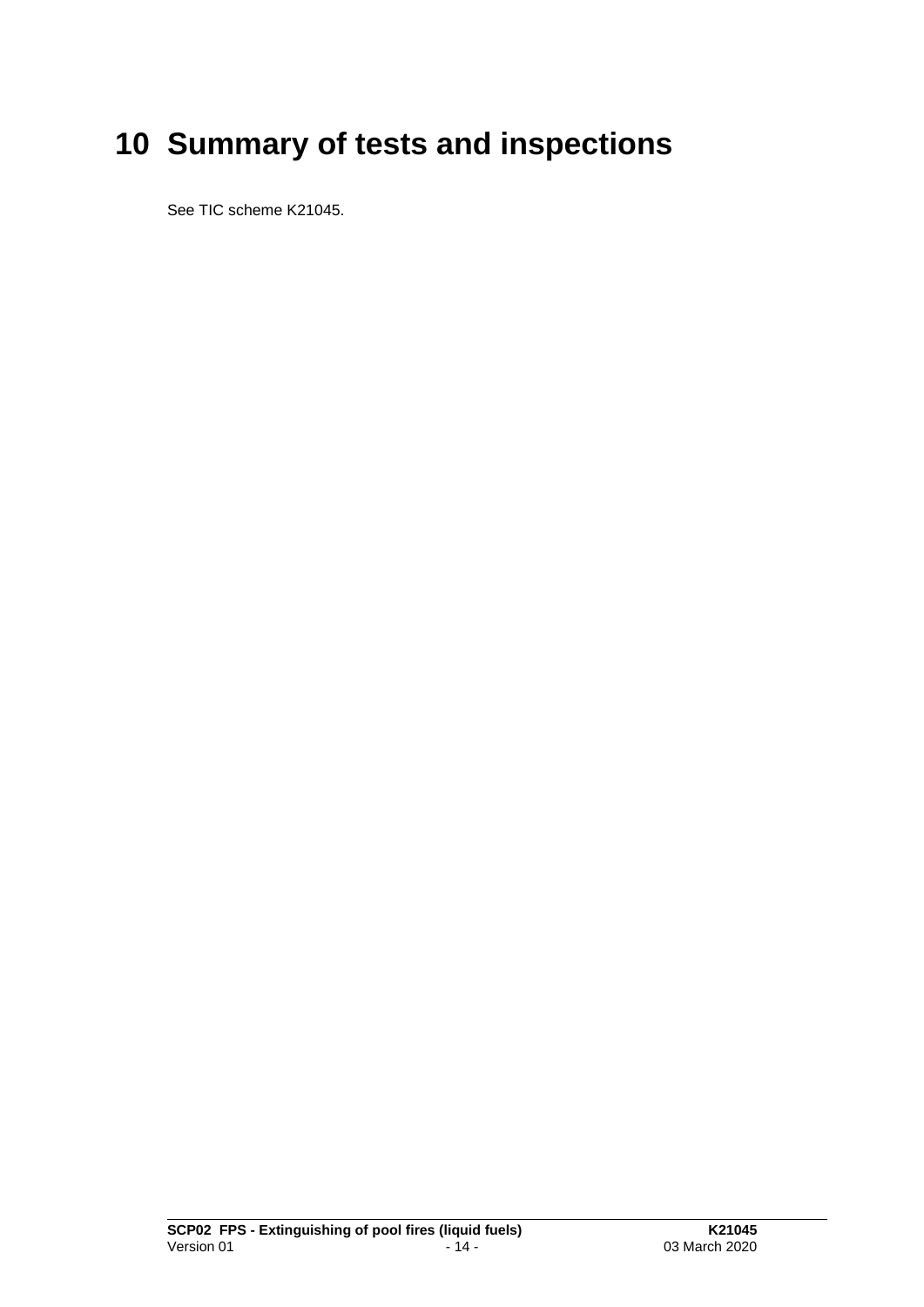### **11 Agreements on the implementation of certification**